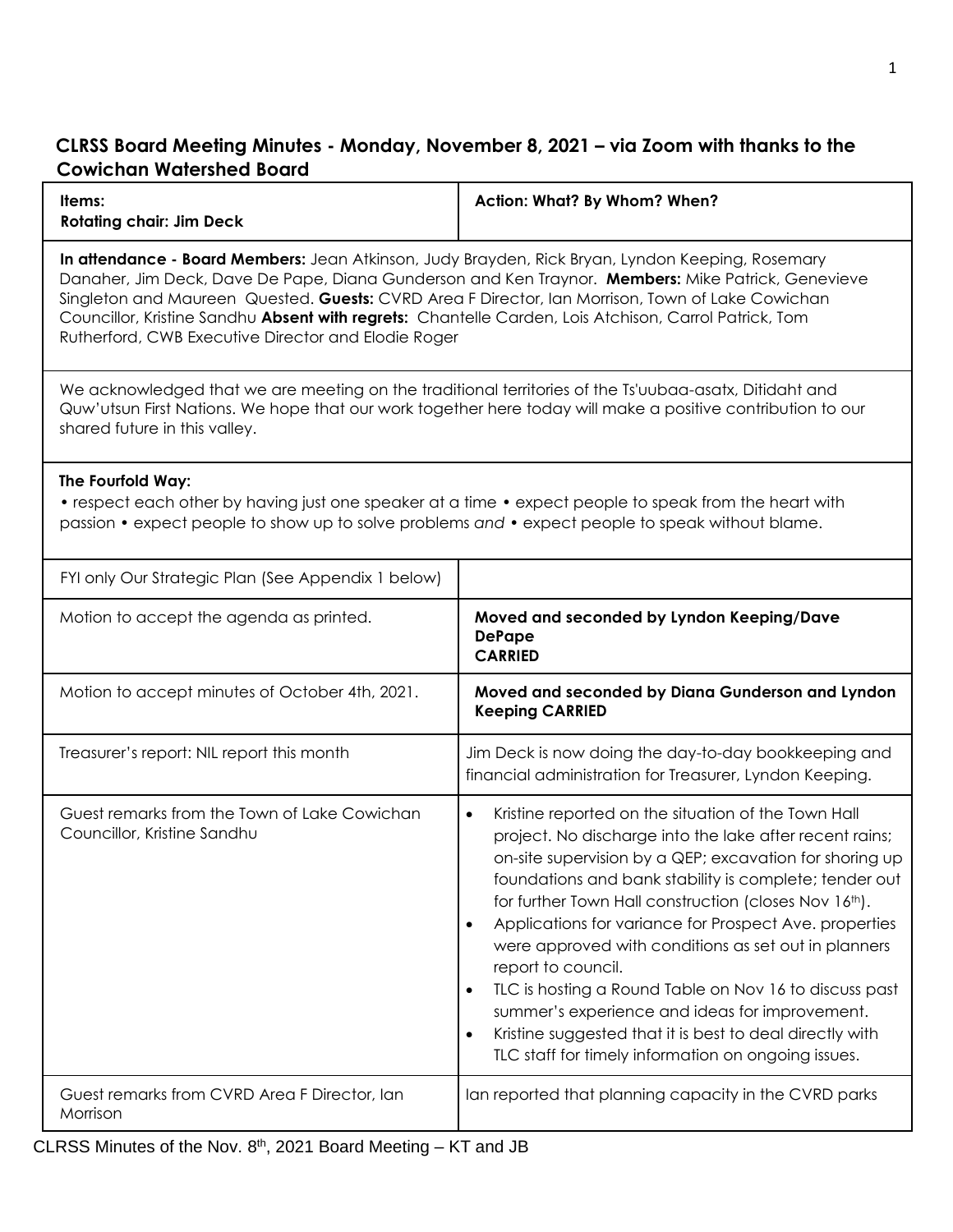|                                                                                                                                                                                                                                                                                                                                                                                                                                                                                                                                                                                                                                                                                           | department was down due to staffing losses, but he<br>would be calling a meeting for December to begin<br>discussion re development of Little Beach Park area.<br>Lori lannidinardo was elected as CVRD Board chair.<br>Ian is working on challenges in Area F. Fifty percent of<br>taxes come from Forest land but BC Assessment has<br>frozen any increases on assessments of forestry land for<br>last 5 years while they finalize their calculations. This<br>action has meant residential taxpayers have had to<br>shoulder larger than usual tax increases recently. The<br>goal is to get new valuations of Class 7 forest lands<br>updated for this up coming tax year. |  |
|-------------------------------------------------------------------------------------------------------------------------------------------------------------------------------------------------------------------------------------------------------------------------------------------------------------------------------------------------------------------------------------------------------------------------------------------------------------------------------------------------------------------------------------------------------------------------------------------------------------------------------------------------------------------------------------------|---------------------------------------------------------------------------------------------------------------------------------------------------------------------------------------------------------------------------------------------------------------------------------------------------------------------------------------------------------------------------------------------------------------------------------------------------------------------------------------------------------------------------------------------------------------------------------------------------------------------------------------------------------------------------------|--|
| Guest Remarks from Cowichan Watershed<br>Board ED, Tom Rutherford                                                                                                                                                                                                                                                                                                                                                                                                                                                                                                                                                                                                                         | Tom was absent. Ken Traynor updated members on the<br>report to CWB by Mike McCulloch from MOE fisheries,<br>which included discussion about Joe Saysell's proposal to<br>close the upper river during spawning season.                                                                                                                                                                                                                                                                                                                                                                                                                                                         |  |
| <b>President's Report:</b><br>1.) Update on the Prospect Avenue property.<br>2.) Update on the Town of Lake Cowichan Hall<br>expansion. From October: A motion by<br><b>Rosemary Danaher was carried at the October</b><br>meeting to draft a letter to the Town, raising<br>issues about the hall expansion project<br>activities in the riparian area. (See Appendix 2<br>below)<br>3.) Ken reminded members about the<br>Shoreline Assessment On-line Public<br>report at 7:00 p.m. on Nov. 17 (see<br>cowichanlakeweir.ca for details) Jean<br>Atkinson reported that an<br>announcement about this meeting<br>was placed in the Youbou Community<br>Association's recent newsletter. | 1. Variance request was passed by council with<br>extensive conditions as per the TLC planner's report<br>and will be current for 2 years.<br>2. Letter drafted and sent (see appendix 2 below)<br>Kristine Sandhu reported on recent actions by TLC.<br>Ken Traynor circulated link to Cowichan Valley Citizen<br>article on council meeting where CLRSS letter was<br>discussed.<br>https://www.cowichanvalleycitizen.com/news/lake-<br>cowichan-town-hall-tenders-issued-project-on-track-<br>$s$ o-far $\prime$ .                                                                                                                                                           |  |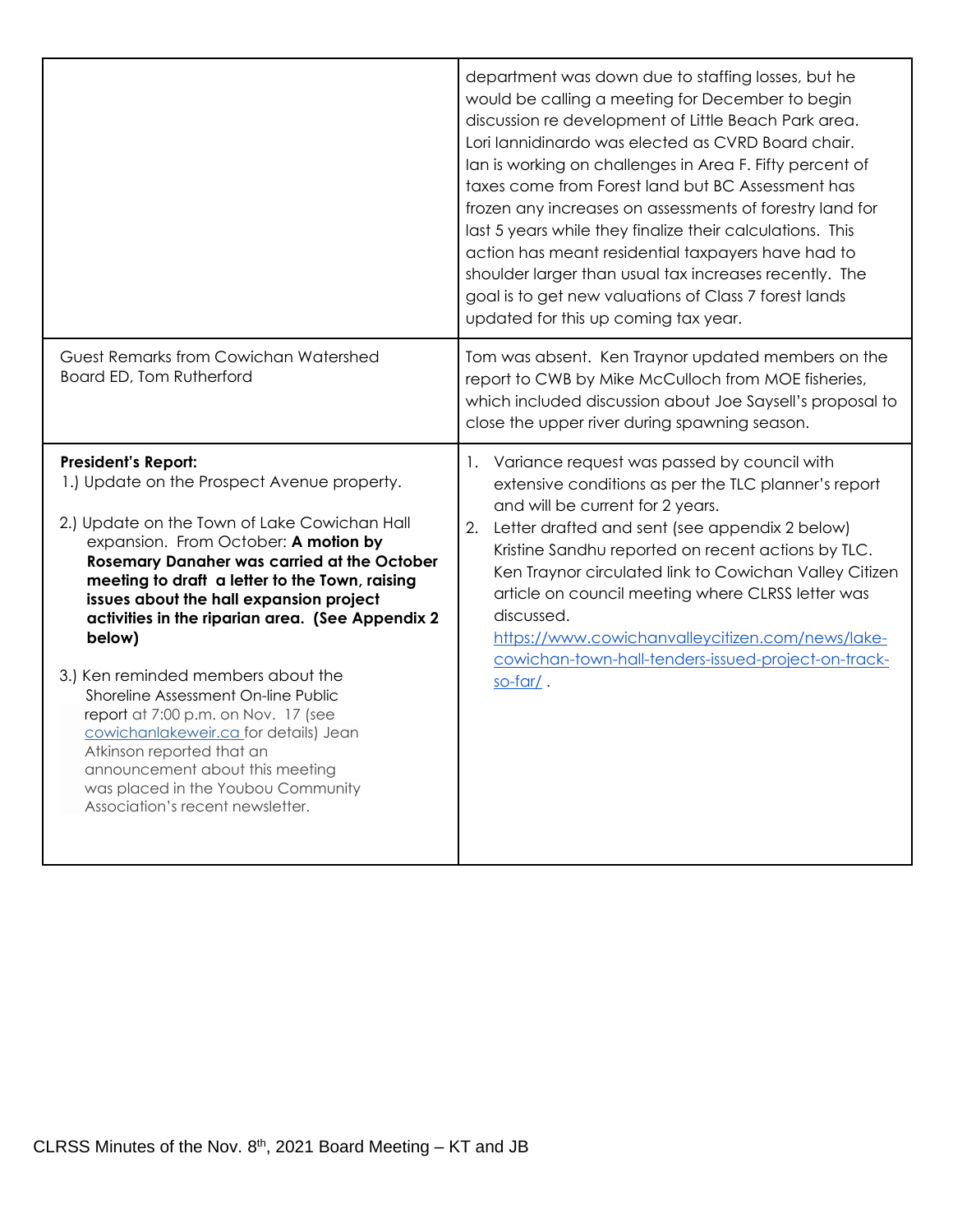| <b>Business Arising from the Minutes and Written</b><br>Reports:                                                                                                 |    |                                                                                                                                                                                                                                                      |
|------------------------------------------------------------------------------------------------------------------------------------------------------------------|----|------------------------------------------------------------------------------------------------------------------------------------------------------------------------------------------------------------------------------------------------------|
| 1.) Saywell Park Riparian area trimming – Ken<br>Traynor, Diana Gunderson                                                                                        |    | The TLC trimming of Saywell Park riparian area was<br>discussed and it was agreed that CLRSS<br>representatives, Rosemary Danaher and Diana<br>Gunderson will meet with TLC gardeners to discuss<br>collaboration on the GTM Native Plant Garden and |
| 2.) Motion for CLRSS to make \$100 contribution to<br>CowichanSearch and Rescue as thanks for<br>presence during RCU event and their good work in<br>the valley. |    | the riparian upkeep that needs to be done.                                                                                                                                                                                                           |
|                                                                                                                                                                  |    | 2. Ken Traynor moved and Lyndon Keeping seconded<br>this motion, that was carried.                                                                                                                                                                   |
| 3.) Special facilitated meeting – future of<br>CLRSS and the RCU. (see Appendix 3) – Dave<br>DePape                                                              | 3. | It was decided that the CLRSS will work on further<br>definition and details of a "Signature Event" for 2022<br>i.e., what, where, when, etc. over the winter.                                                                                       |
| 4.) Winter meeting schedule and decision re<br>zoom or face-to-face engagements (with some<br>costs for meeting rooms)                                           | 4. | It was agreed we would meet by Zoom this winter<br>and reconsider face-to-face meetings in the spring.                                                                                                                                               |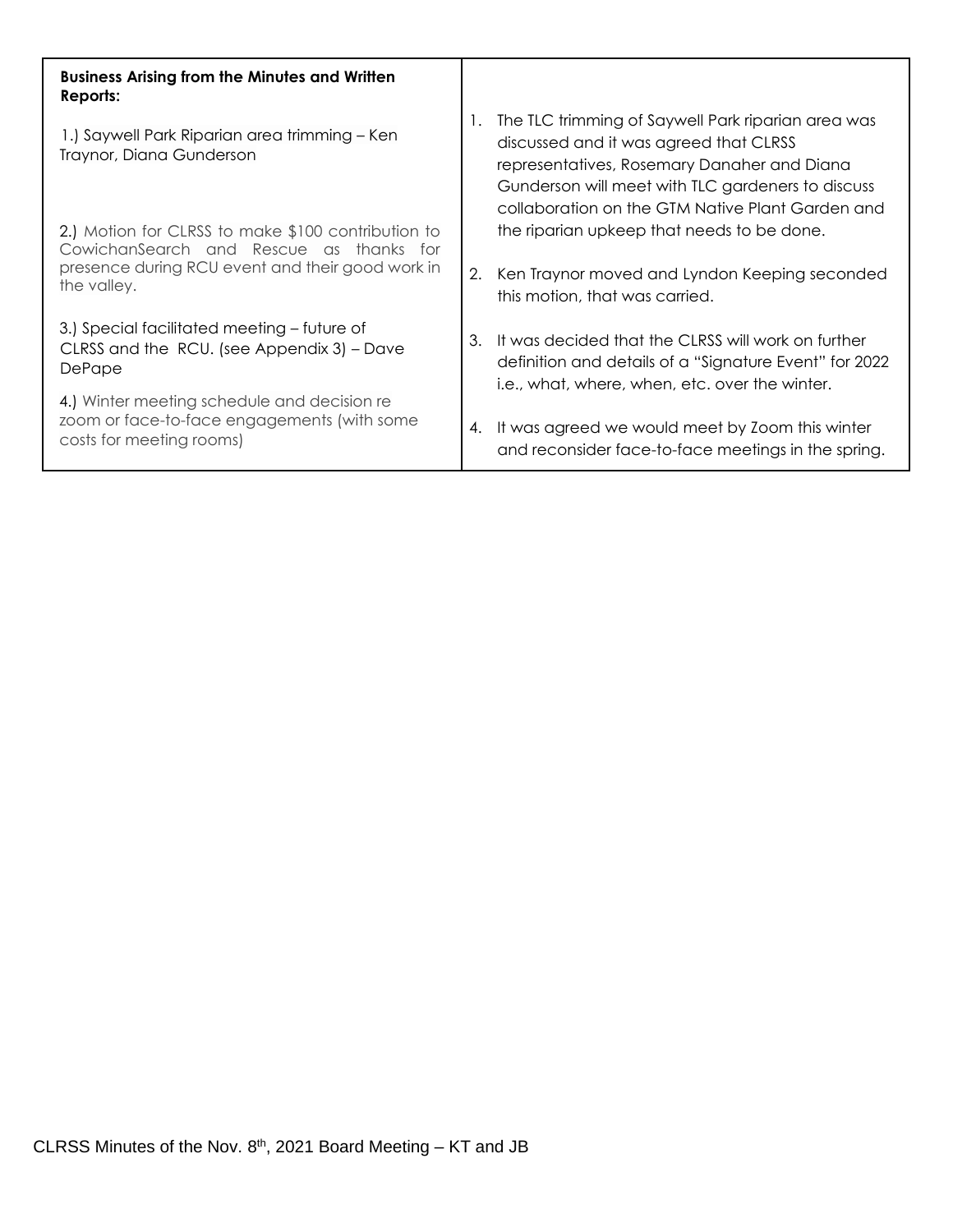| Leads conversation and updates ONLY as needed:                                         |                                                                                                                                    |
|----------------------------------------------------------------------------------------|------------------------------------------------------------------------------------------------------------------------------------|
| a. Gerald Thom Memorial Native Plant Garden - Lois<br>Atchison                         | a. Maple and Alder leaves needed.                                                                                                  |
| b. Social and Retail Sales - Rosemary Danaher Nil                                      | e. \$240 has come in recently from Thrifty's Smile<br>Card use.                                                                    |
| c. Monthly Meetings rotating chair for December, 2021 -<br>with thanks to Ken Traynor  | f. Diana reported on Decibel Coalition activities<br>and upcoming Transport Canada consultations. She                              |
| d. Membership - Maureen Quested - Nil                                                  | will have a more complete report at next meeting.                                                                                  |
| e. Fundraising - Maureen Quested                                                       | g. Chantelle's report:                                                                                                             |
| f. Decibel Coalition - Diana Gunderson - NIL                                           | Update with Noni Baanstra from LCS: I've sent her                                                                                  |
| g. Youth Engagement - Chantelle Carden                                                 | an e-mail at the end of last week regarding any<br>updates on her environmental group students. I'm<br>still waiting to hear back. |
| h. Water Monitoring - Bee Greenway                                                     | All School clean-up<br>$\bullet$<br>Signage on river (in collaboration with CLRSS) to<br>$\bullet$                                 |
| i. Newsletter - Chantelle Carden                                                       | help with garbage clean-up. Goals to work on                                                                                       |
| j. Fry salvage - Dave DePape Nil                                                       | next spring/summer with Tube shack to help<br>encourage keeping the river clean.                                                   |
| k. Gerald Thom Environmental Studies Bursary - Diana                                   | Native plant gardening for this school year.<br>$\bullet$<br>The newsletter has gone out and is on the                             |
| Gunderson                                                                              | website.                                                                                                                           |
| I. Cowichan Climate Hub - Nil                                                          | h. Water monitoring - Dave De Pape reported that<br>he and Bee Greenway will be meeting with MOE rep                               |
| m. CSSP - Genevieve Singleton                                                          | to discuss training on the use of the new MOE data<br>input tool.                                                                  |
| n. Lamprey - Genevieve Singleton - Nil                                                 |                                                                                                                                    |
|                                                                                        | j. Dave DePape will consult with Parker Jefferson<br>about final numbers and any recommend dations<br>for future work.             |
|                                                                                        | K. Diana read the thank you card from the 2021<br>Bursary winner, Kyle McKechnie.                                                  |
|                                                                                        | m. Genevieve Singleton and Elodie Roger will make<br>a special presentation on the status of the CSSP at<br>the December meeting.  |
| <b>Stewardship Community Reports:</b><br>1. Cowichan Stewardship Roundtable - Jim Deck | Jim Deck and Genevieve reported on the recent<br>River's Day, expressing thanks to CLRSS for its<br>participation.                 |
| Motion to Adjourn                                                                      | <b>Moved by Rosemary Danaher</b>                                                                                                   |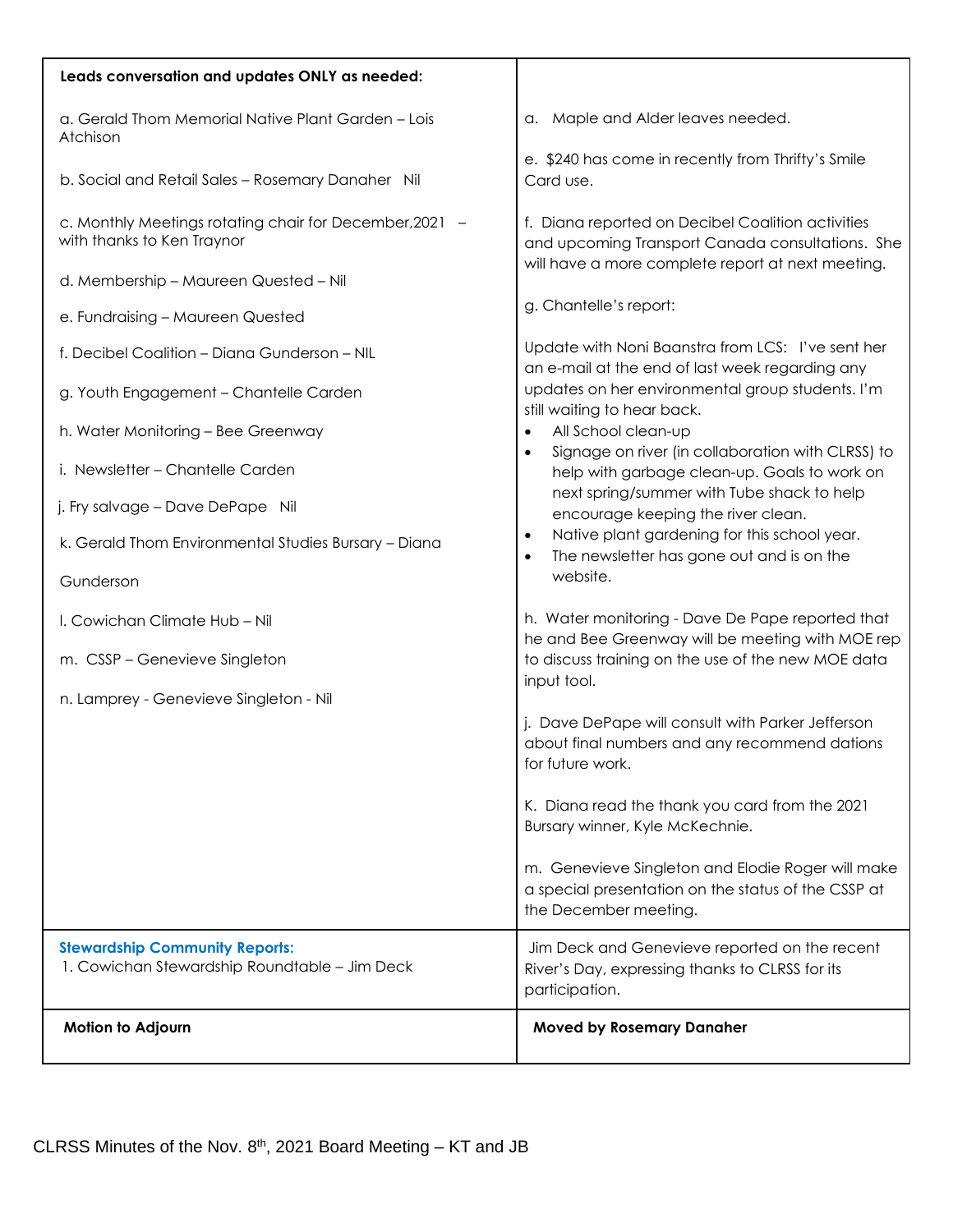| <b>Important Upcoming Dates:</b><br><b>November 17, 2021</b><br>Shoreline Assessment On-line Public report back at<br>7:00 p.m. see cowichanlakeweir.ca for details<br><b>Monday, December 6th CLRSS Board Meeting</b> |              |                                                                                                |  |  |  |
|------------------------------------------------------------------------------------------------------------------------------------------------------------------------------------------------------------------------|--------------|------------------------------------------------------------------------------------------------|--|--|--|
| <b>Appendix 1: Strategic Planning Outcomes 2020</b>                                                                                                                                                                    |              |                                                                                                |  |  |  |
| 1. Increase awareness of and support for<br>building the new weir                                                                                                                                                      |              | 2. Increase Youth Engagement                                                                   |  |  |  |
| <b>Goals</b><br>• Increase public support<br>• Increase community understanding                                                                                                                                        | <b>Goals</b> | • Increase youth membership<br>• Re-establish Lake Studies program •<br>Collaborate with other |  |  |  |
| f new weir benefits<br>Increase public awareness of how<br>climate change is driving the need<br>for a new weir                                                                                                        |              | valley youth programs<br>• Establish youth roundtable                                          |  |  |  |
| 3. Protect Lake Shore Lands                                                                                                                                                                                            |              |                                                                                                |  |  |  |
| <b>Goals</b><br>• Protect critical undeveloped<br>shoreline and tributary habitat<br>• Promote protection for Shaw Creek<br>watershed<br>• Expand shoreline riparian habitat<br>restoration work to tributarycreeks    |              |                                                                                                |  |  |  |

## **Appendix 2**

Po Box 907 Lake Cowichan, BC V0R 2G0

Dear Mayor Day and Council:

I am writing today, on behalf of the **Cowichan Lake & River Stewardship Society (CLRSS)**, regarding the work that has been done in the area immediately behind the Town Office on South Shore Road between the old firehall bays and the top of the riverbank.

As you are aware, for over a decade now, the CLRSS has worked to educate and encourage waterfront property owners to respect the important function of an intact riparian zone in their shoreline areas whether on the river or the lake. Our goal is to create a community where there is a balance between the

CLRSS Minutes of the Nov.  $8<sup>th</sup>$ , 2021 Board Meeting – KT and JB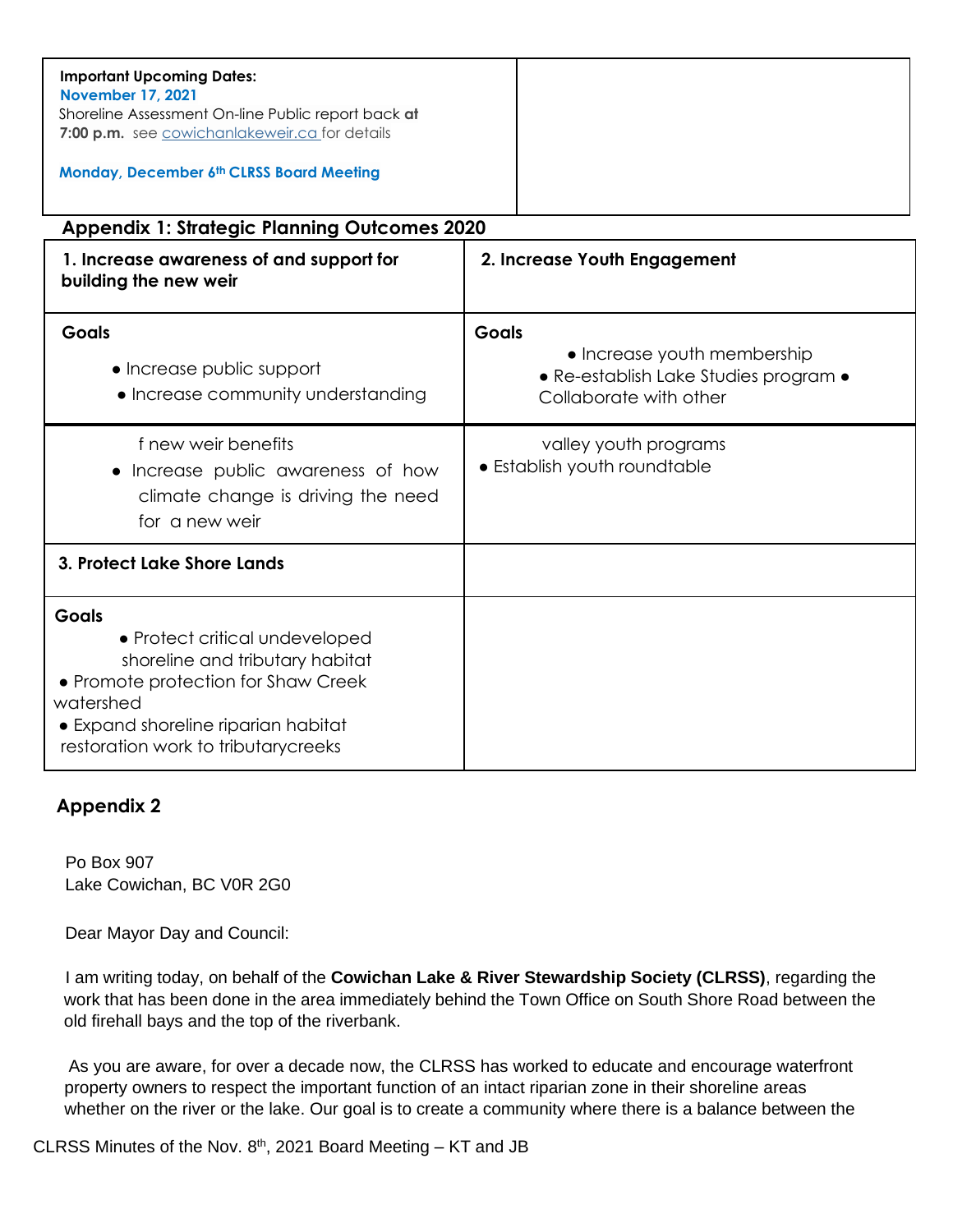development impacts of property owners and their riparian responsibilities.

Which brings us to the renovation work that is going on behind the Town Office. Some CLRSS members observed the extensive excavation behind the Town Hall near the top of the river bank at a time in September very close to the end, September 15th, of the open period for works in a stream. We have also received comments on this from other members of the public.

The Lake Cowichan area is now experiencing a time of rapid growth with many new people moving in who are often unaware of regulations governing the riparian zone. It is up to all waterfront owners to do whatever they can to protect the riparian zone and to set an example for others on how development of waterfront property must coexist with respect for the riparian zone. There is no more important water front property owner than the Town of Lake Cowichan itself in setting an example.

We understand that the planning and execution of this project has been challenging for a number of reasons and we would like to know:

CLRSS DRAFT Agenda of the Board Meeting of November  $8<sup>th</sup>$ , 2021 – KT and JB

1. Did the Town investigate ways to expand the Town Hall without disturbing the riparian zone? For example, by using the parking areas immediately adjacent to South Shore Road.

2. If other areas for expansion were considered and rejected why was this option selected with its attendant threats to the riparian zone?

3. Does the Town have plans to make any compensatory riparian restoration on other waterfront property that they own which would set an example for others and clearly indicate to the public that the Town values the importance of our riparian zone?

I look forward to your reply.

Respectfully yours,

Ken Traynor President CLRSS